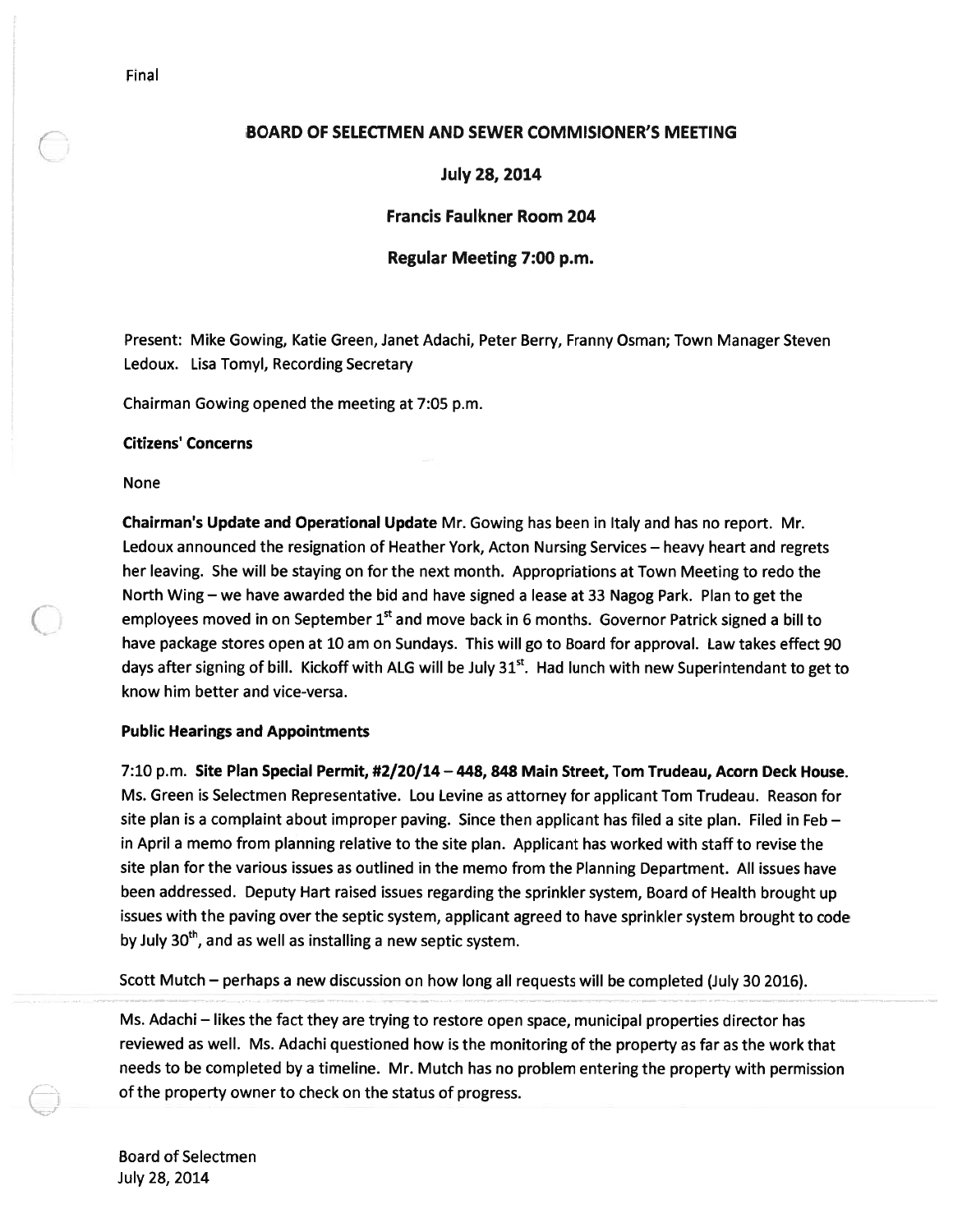Mr. Berry asked if any school bus maintenance was performed on site, Mr. Trudeau stated none. Inquired if Mr. Trudeau would consider <sup>a</sup> bond to make sure the work is done, Mr. Trudeau refused to entertain the idea stating he has spen<sup>t</sup> too much money already in taxes and time. Mr. Berry stated that he acknowledges that the applicant has gone to grea<sup>t</sup> lengths to address the concerns of the departments.

Condition of the approval of the SPSP would be to ensure compliance and the approval of the Board of Health's approval of the septic system replacement

Mr. Gowing closed the public session. Board suggestion on decision.

Ms. Adachi — storm water drainage inspection on property — would like assurance they will be maintained, and inspected every 6 months

Ms. Green — moved to approve SPSP #2/20/14 -448 on condition that they meet the conditions noted in the Planning Department memo July 23, 2014, the Fire Department memo July 23, 2014, Health Department memo July 17,2014, and Engineering Department memo from June 26, 2014, Dean Charter, Municipal Properties on July 18, 2014 and conditions to be met not to exceed 2 years (2016) and storm water maintenance per manufacturer's recommendation, Mr. Berry —second.

# All AYES — Unanimous vote

7:45 p.m. Makaha Restaurant Liquor License Suspension - representing Makaha was Mr. Raymond Cheng, Manager and owner. Representing the Police Department was Deputy Chief Burrows, Detective Fred Rentschler presenting case. A brief review of the incident that took place in March 2014, that was addressed at a Selectmen Meeting on May 5<sup>th</sup> to assist Peter Berry (absent at that hearing) and the Board's decision. The incident on May 20<sup>th</sup> was presented by Detective Rentschler. The bartender that evening was named "Kenny". The incident on July 5, 2014 was also reviewed regarding over serving which resulted in the individual being transported to Emerson Hospital by the Fire Department.

Mr. Cheng stated that they were Spanish speaking customers that came in around 6 PM and left at 7:49. At 9:00 PM they came back — the bartender Kenny was on duty and they wanted more drinks and they were refused service. They were angry — one went to the men's room and the other went outside. After he left there was water running everywhere in the men's room from <sup>a</sup> broken toilet.

One of the patrons was <sup>a</sup> witness to the two men that returned at 9:00PM and witnessed their belligerent behavior and gave <sup>a</sup> verbal testimony.

Ms. Green inquired about the video surveillance system. Mr. Cheng stated the video system is not working.

Ms. Adachi - motion to move to suspend liquor license for 3 days (Thursday, Friday, Saturday) on grounds of over serving of customers between 6-8 pm, violation of non-maintenance of video surveillance; Ms. Green — second. Dates of suspension shall be August 7- 9, 2014, Makaha has 5 days from notification to appeal to ABCC. Video surveillance to be operating.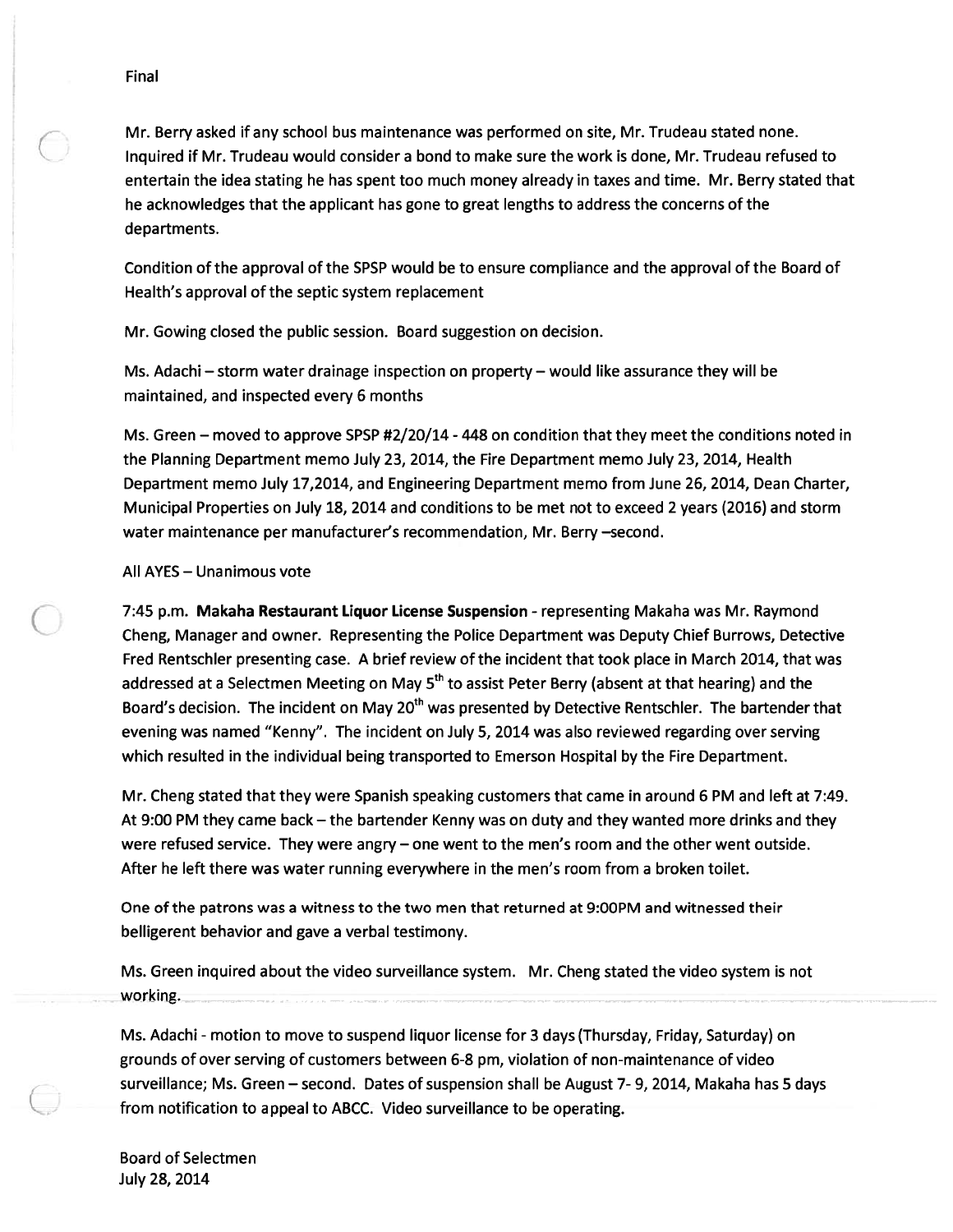Ms. Adachi withdraw motion.

Ms. Adachi - Moves to find <sup>a</sup> violation on grounds of over serving and condition of violation of video surveillance requirement; Ms. Green second

All Ayes — UNANIMOUS vote

Mr. Berry -Move to suspend license for 3 days August 7,8,9, 2014 under condition that the video surveillance provide certification of function and that it is functioning every 6 months; Ms. Green second.

4 Ayes, 1 Nay (Mr. Gowing)

### 9:00 — Use Special Permit #06/16/14 — 449, 898 Main Street

Applicant has applied for new permit — new hearing scheduled for August 11, 7:55 PM. Ms. Green move to approve, Ms. Adachi — second.

All Ayes — UNANIMOUS vote

### 9:15 p.m. Amendment to Traffic Rules and Orders

Corey York gave <sup>a</sup> presentation regarding an amendment to the traffic rules and orders. Hayward Road is the only new updated amendment — the goal is to ge<sup>t</sup> it up to code to review on an annual basis.

Harris Street – Ms. Green move to approve, Ms. Adachi second - All Ayes

Quarry Road — Ms. Green move to approve, Ms. Adachi second —All Ayes

Mass Ave — Ms. Green move to approve, Ms. Adachi second — All Ayes

School Street — Ms. Green move to approve, Ms. Adachi second — All Ayes

Taylor Road — Ms. Green move to approve, Ms. Adachi second — All Ayes

Central Street — Ms. Green move to approve — Ms. Adachi second — All Ayes

Hayward Road — Ms. Green move to approve, Ms. Adachi second — All Ayes

UNANIMOUS VOTE

### Selectmen's Business

Complete Streets Policy. Health Director Doug Halley presented the overview of the Complete Streets Policy for the 2 Selectmen that missed the primary presentation (PB/MG).

Ms. Osman — move to adopt complete streets policy; Mr. Berry — second

All Ayes — UNANIMOUS VOTE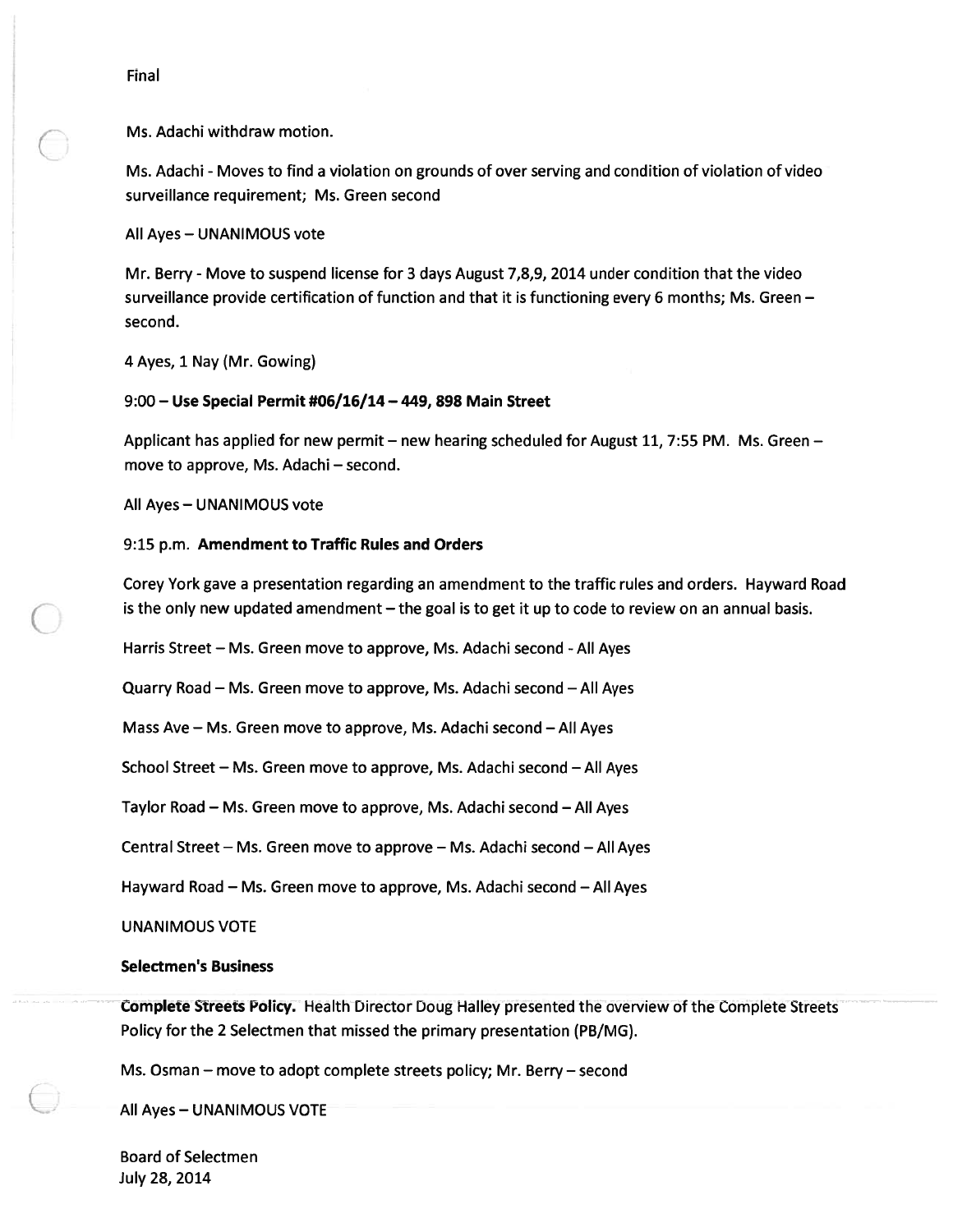# Selectmen's Reports

Mr. Gowing  $-\text{Acton-TV} - \text{ACAT brought in their lawyer to review the rules regarding nonprofits. They}$ are trying to finalize the language that they would like to see in the MOU upon renewal.

# MAGIC-

Concord —22 unit development at Commerford Rd., 220 unit extended stay Marriot at Baker Ave., BFRT extension (75%) voted, Hanscom Fields (HATS) in discussion about using it as <sup>a</sup> transit hub if the military closes it.

Maynard — 129 Parker St. withdrew plans, EDC set up, ARRT moving forward on 75% design.

Boxborough — recreation final draft and housing plan. Applying for <sup>a</sup> Massworks gran<sup>t</sup> for rt. 111. Blanchard school going to region — long time principal/superintendent resigned.

Bedford — Coast Guard housing is willing to sell the property to the town (near VA). EDC coordinator hired, Marshalls/Wholefoods will be updated. Bike path plan through small community gran<sup>t</sup> to design link with Minuteman

Stow — design 25% on lower village (117), EDC committee appointment, Collins foundation (66,000 square ft. museum for military material).

Sudbury — going to bid on town center (traffic and pedestrian), Cecil group consultants hired to evaluate route 20 sewer plan concep<sup>t</sup> (possibly joining with Marlboro).

Lexington – renovation of town hall – redevelopment, working on zoning regs. Businesses contributed to the Hartwell Ave. bus service after gran<sup>t</sup> ended. Groundbreaking Rt.2/195 interchange. Marketbasket approved in Lexington, Shire Corp. bought out by <sup>a</sup> British Company.

Littleton — Development projects "the Point" will receive <sup>a</sup> water betterment to pu<sup>t</sup> in <sup>a</sup> 200 room hotel. Discussion about changing the pipeline (Marcellus) to go along the highways instead of cross-towns.

Hudson — is joining MWRTA.

Ms. Green: Board of Health had their yearly meeting and decided to hold <sup>a</sup> public hearing about raising the age of purchase of cigarettes from 18 to 21. Meeting regarding the Morrison Farm improvements that were voted on during annual town meeting, some projects like re-doing the boardwalk, parking lot, etc.

July 28th: The Acton-Boxborough Regional School Committee held their Summer Workshop last week. There was <sup>a</sup> lot of discussion of administrative issues, including the decision to keep Paul Murphy as our liaison with Mike Coppolino as <sup>a</sup> back-up. They also agreed to investigate the issues of the class size policy and the high school and junior high school start times. They also agreed to participate in the Finance Committee's proposed three boards meeting, although there was some discussion of whether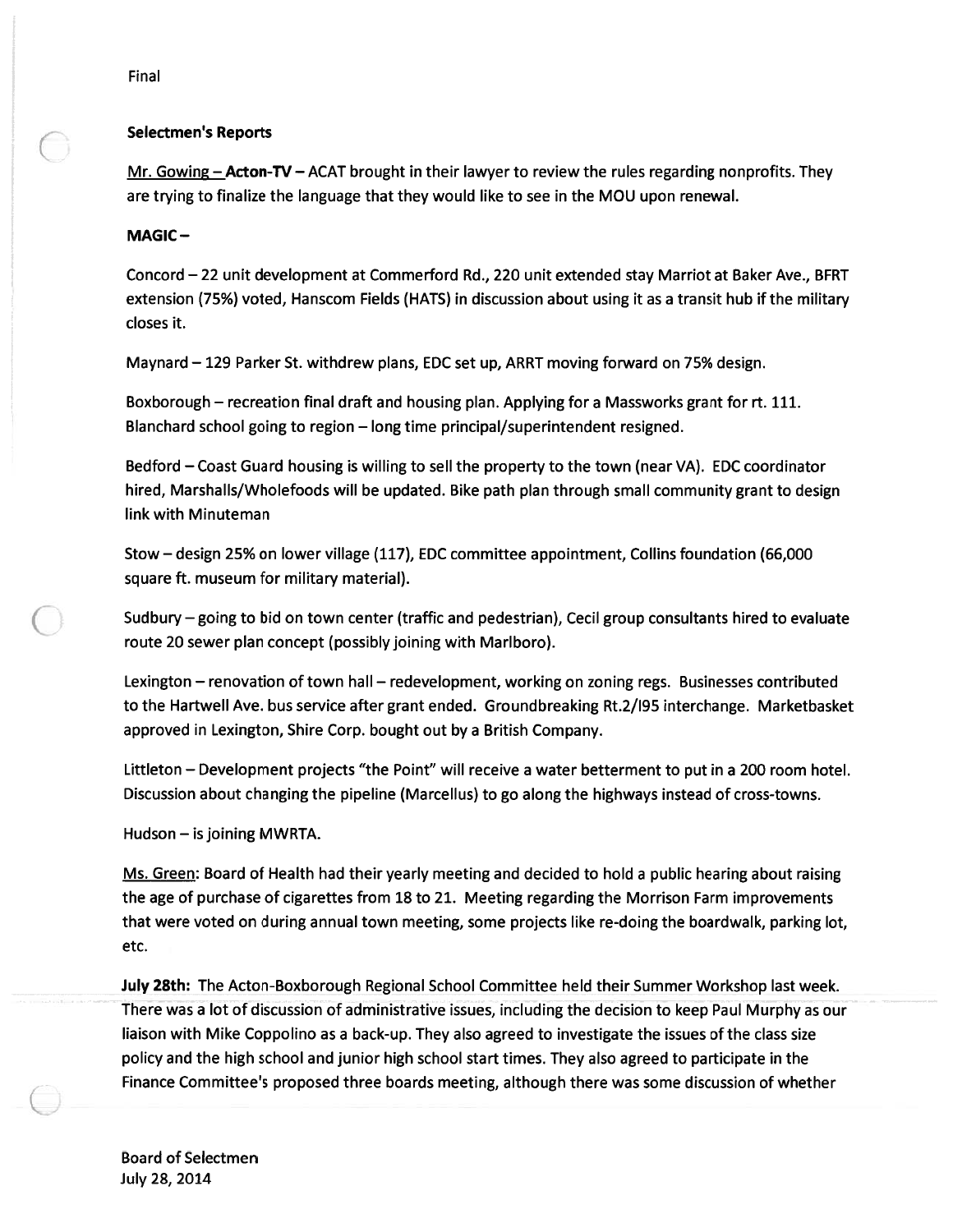or not they should propose also including the Boxborough Board of Selectmen and the Boxborough Finance Committee.

August 11th: The Acton Boxborough Regional School Committee met and discussed the close out for FY'14. The numbers look good, in par<sup>t</sup> because they received \$432,000 more than what was included in the cherry sheet at the time the regional budget was voted. This is largely due to <sup>a</sup> higher regional school transportation reimbursement. They also heard from JD Head, who spoke about how they needed to find <sup>a</sup> new location to park the school busses. Previously, they had an agreemen<sup>t</sup> with <sup>a</sup> local business, which let them park the busses for free. The business is leaving, however, so they are in talks to lease space with one of the car lots on Route 2.

ALG met for the first time this year and mostly covered administrative issues and rules of the road.

Ms. Adachi: Acton Community Housing Corporation — Has submitted reques<sup>t</sup> for appointment to update Selectmen about various issues including housing production plan proposal.

Design Review Board, Wednesday, 7/16 - Will submit comments to Selectmen about 467 Great Road project, for which Selectmen will open hearing on 8/11. DRB has circulated draft revised charge to Selectmen, Planning Board. Ms. Adachi also will be requesting comments to the Selectmen from Planning Director, Municipal Properties Director, Acton Community Housing Corporation, Planning Board, Zoning Board of Appeals; topic will be on Selectmen agenda once all comments in.

Finance Committee, Tuesday, 7/22 — At the Committee's invitation, Ms. Adachi provided overview of Selectmen goals for coming year. Committee requested clarification of some goals that didn't make top 5—what the issue was, why some important tasks didn't make top 5, such as Town Meeting improvements and Nursing Service. Ms. Adachi explained that even if item not in top 5, Board or individual Selectman still might be working on it, as is true with Town Meeting improvements and Nursing Service. Mary Ann Ashton suggested that Board provide year-end repor<sup>t</sup> of progress on goals, in addition to Town Manager's periodic progress reports during year.

Land Stewardship Committee, Tuesday, 7/15 — Committee voted to approve latest version of organizational "mission statement," previously called "charter, "after chairman was able work out last issues, including about liability coverage, with Town Counsel during June office hours. Members have created trails and installed boardwalks in newest Robbins Mill section from developer; boardwalks over gas pipeline easement area are removable if and when gas company needs to do work. Recent problems with yellow-jacket nests on boardwalks/bridges, which stewards and Natural Resources staff have been removing. Potential opportunities to work with Bay Circuit Trail proponents on funding, provision of information about trail access points.

Mr. Berry – Green Acton – moving forward to increase recycling in town, Corey York has plans for a drop and swap at the transfer station. A Pay As You Throw program will take <sup>a</sup> bit to bring to life as fee has to be determined. Continuing to research supporting the Extended Producer Responsibility legislation.